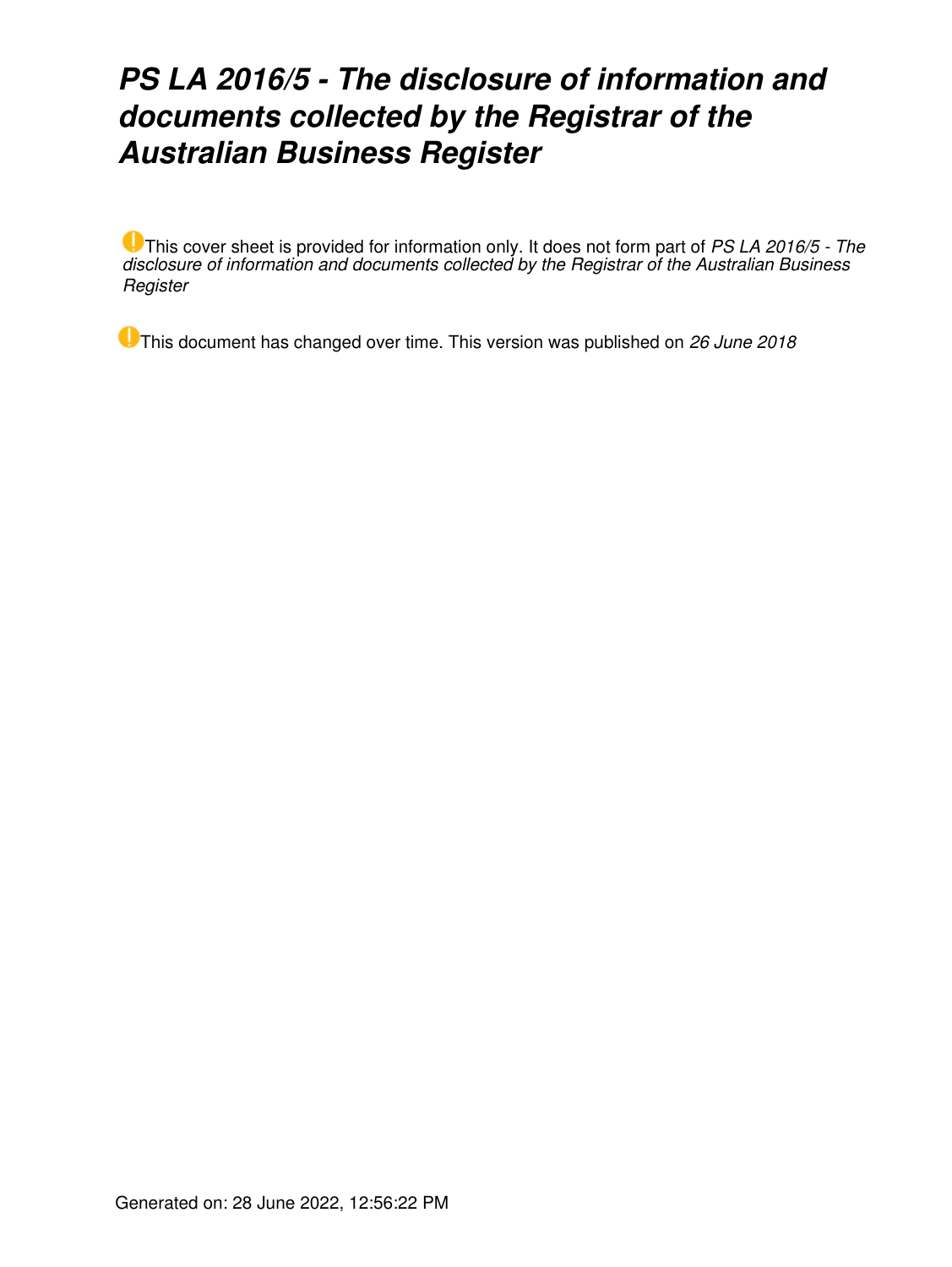

# The disclosure of information and documents collected by the Registrar of the Australian Business Register

PS LA 2016/5

This Law Administration Practice Statement outlines the policy to be applied to the disclosure of protected information and protected documents collected by the Registrar of the Australian Business Register.

## [NB: The principles in this Law Administration Practice Statement equally apply to the recording of protected information.]

## *This practice statement is an internal ATO document, and is an instruction to ATO staff.*

*Taxpayers can rely on this practice statement to provide them with protection from interest and penalties in the following way. If a statement turns out to be incorrect and taxpayers underpay their tax as a result, they will not have to pay a penalty. Nor will they have to pay interest on the underpayment provided they reasonably relied on this practice statement in good faith. However, even if they don't have to pay a penalty or interest, taxpayers will have to pay the correct amount of tax provided the time limits under the law allow it.*

#### **1. What is this practice statement about?**

This practice statement outlines the Registrar's policy on when a disclosure of protected information and protected documents collected by the Registrar of the Australian Business Register (ABR) can be made and to whom.

## **2. What are protected documents**

'Protected document'[1](#page-1-0) means any document made or given under, or for the purposes of, the *A New Tax System (Australian Business Number) Act 1999* (ABN Act). For example a completed application for registration in the ABR is a protected document.

#### **3. What is protected information**

'Protected information'[2](#page-1-1) in the ABR is information that meets all the following conditions:

- it relates to the affairs of a person other than the entrusted person<sup>[3](#page-1-2)</sup>
- it was obtained by the entrusted person, or by another person, in the course of official employment
- it was disclosed or obtained under, or in relation to, the ABN Act.

 $\overline{\phantom{a}}$ 

Protected information includes details that the Registrar must enter in the ABR when an entity is registered. These details are listed at Attachment A.

Protected information also includes information that is necessary or incidental to the Registrar carrying out the functions under the ABN Act. For example the Registrar may request an entity to provide information that is relevant to the entity's entitlement to be registered.

#### **4. What information is not protected?**

## *Public whole-of-government information*

The Registrar can collect additional details about an entity where the details are publicly available and are considered necessary to facilitate service delivery functions for whole-of-government purposes.

As this information is not collected for a purpose of the ABN Act it is not protected information and therefore not subject to the secrecy provisions in the ABN Act.

#### *Aggregate information*

The Registrar can consolidate information recorded in the ABR to produce aggregated data sets where the identity of entities and associates of those entities can no longer be ascertained because details such as the name and address have been removed or modified. Aggregated data sets cannot contain details where the identity of any entity can be estimated or derived.

Aggregated information is not protected information and therefore not subject to the secrecy provisions in the ABN Act.

<span id="page-1-0"></span> $1$  'Protected document' is defined in section 41 of the ABN  $\Delta$ ct

<span id="page-1-1"></span><sup>2</sup> 'Protected information' is defined in section 41 of the ABN Act.

<span id="page-1-2"></span><sup>&</sup>lt;sup>3</sup> A person who receives protected information or protected documents in the course of official employment is referred to as an 'entrusted person'.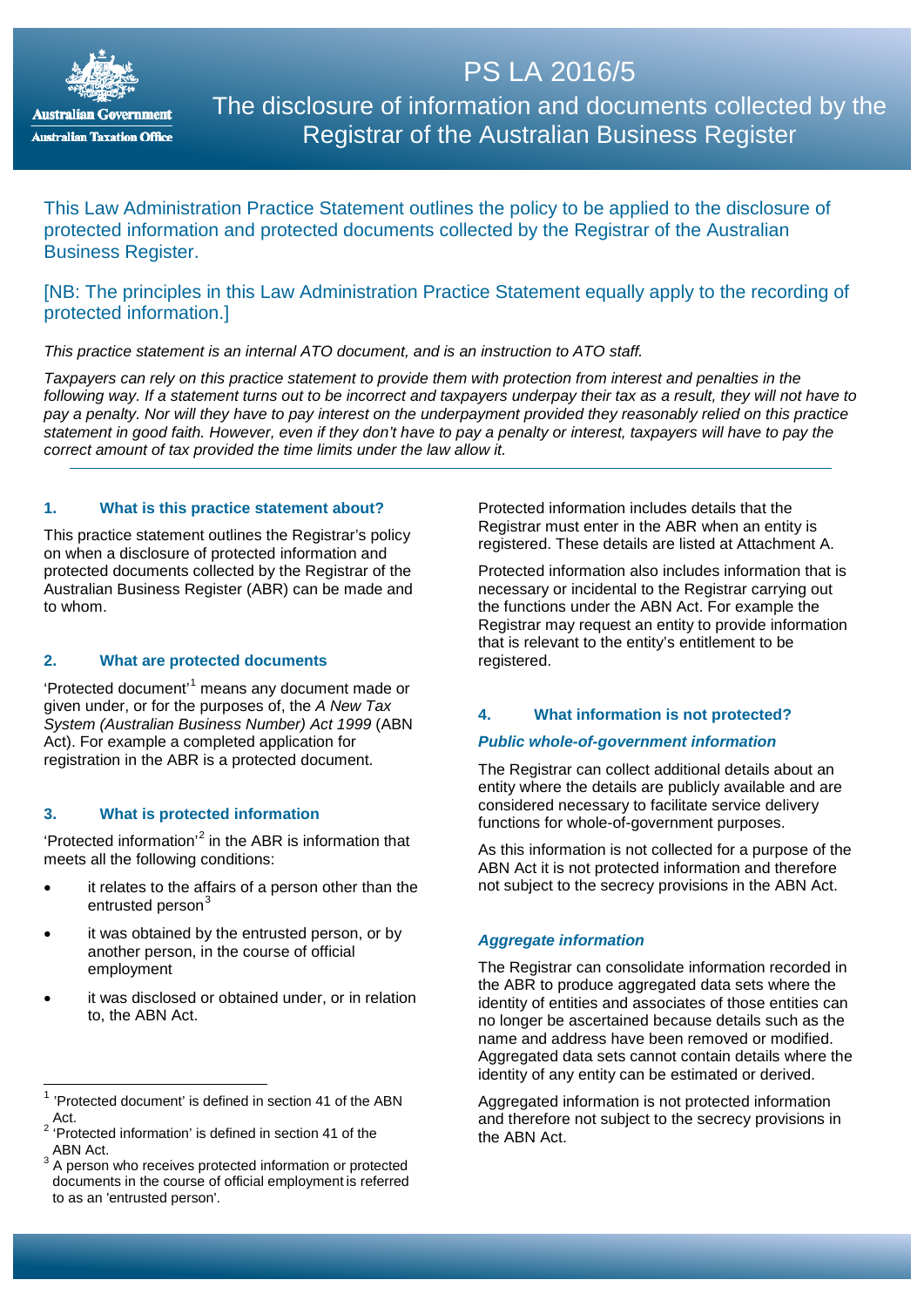#### **5. What are the Registrar's obligations in relation to protected documents and protected information?**

The Registrar must protect the confidentiality of protected documents and protected information. Protected documents or protected information cannot be disclosed unless the disclosure is permitted by the secrecy provisions in the ABN Act.<sup>[4](#page-2-0)</sup>

## **6. What is disclosure of information?**

Disclosure is the act of the Registrar divulging or communicating information and documents that are collected about an entity to other parties outside of the ATO. By doing so, the Registrar loses effective control of the information.

#### **7. When can the Registrar disclose protected information?**

The Registrar has the discretion to disclose protected information where the disclosure:

- is for the purposes of the ABN Act
- happens in the course of the Registrar's official employment
- is to other government agencies that are eligible to receive it
- is to persons carrying out functions under a taxation law
- is to the Administrative Appeals Tribunal.

#### *Disclosure is for the purposes of the ABN Act*

The ABN Act gives the Registrar the discretion to disclose certain protected information about an entity publicly. These details are listed at Attachment A.

The Registrar makes these details publicly available<sup>[5](#page-2-1)</sup> through:

- ABN Lookup at [www.business.gov.au](http://www.business.gov.au/)
- <span id="page-2-2"></span>• Super Fund Lookup at <http://www.superfundlookup.gov.au/> (in relation to superannuation entities).

<span id="page-2-1"></span><sup>5</sup> The Registrar may make publicly available limited details listed in subsection 26(3) of the ABN Act in relation to an entity.

The Registrar also makes these details available via bulk download through:

- ABN web services at [www.business.gov.au](http://www.business.gov.au/)<sup>[6](#page-2-2)</sup>
- requests of datasets at [www.data.gov.au.](http://www.data.gov.au/)<sup>[7](#page-2-3)</sup>

Any details that the Registrar makes publicly available lose their character of confidentiality and therefore are no longer protected by the secrecy provisions in the ABN Act.

#### *Disclosure happens in the course of official employment*

The Registrar can disclose protected information where the disclosure happens in the course of the performance of the duties of the Registrar's official employment. For example, the Registrar can disclose protected information about an entity to an individual that has been nominated by that entity as their authorised representative.

#### *Disclosure is to government agencies*

The Registrar can disclose protected information to:

- an Agency Head for the purpose of carrying out functions of the Agency<sup>®</sup>
- the accountable authority of a non-corporate Commonwealth entity within the meaning of the *Public Governance, Performance and Accountability Act 2013* (Cth) for the purpose of carrying out functions conferred on the entity by a law of the Commonwealth
- the head of a Department of State of a State or Territory for the purposes of carrying out functions of the Department
- the head of a body established for a public purpose by or under a law of a State or Territory for the purpose of carrying out functions conferred on the body by a law of the State or **Territory**
- a prescribed body for the prescribed purposes. $^{\circ}$

- the secretary of a department
- the head of an executive agency, or
- the head of a statutory agency.

<span id="page-2-5"></span><span id="page-2-4"></span><span id="page-2-3"></span><span id="page-2-0"></span><sup>&</sup>lt;sup>4</sup> Section 30 of the ABN Act provides for the protection of confidentiality of information.  $\overline{\phantom{a}}$ 

 $6$  The ABN Lookup web services allow an organisation to integrate ABN Lookup validation and data into their own applications. Web services can be used to pre-fill forms and keeping ABN details stored in that organisation's data base up to date.  $\overline{a}$ 

<sup>%</sup> data.gov.au provides a central catalogue of government<br>public datasets.

<sup>&</sup>lt;sup>'</sup>Agency Head' is defined in section 7 of the *Public Service Act 1999* (Cth) to mean: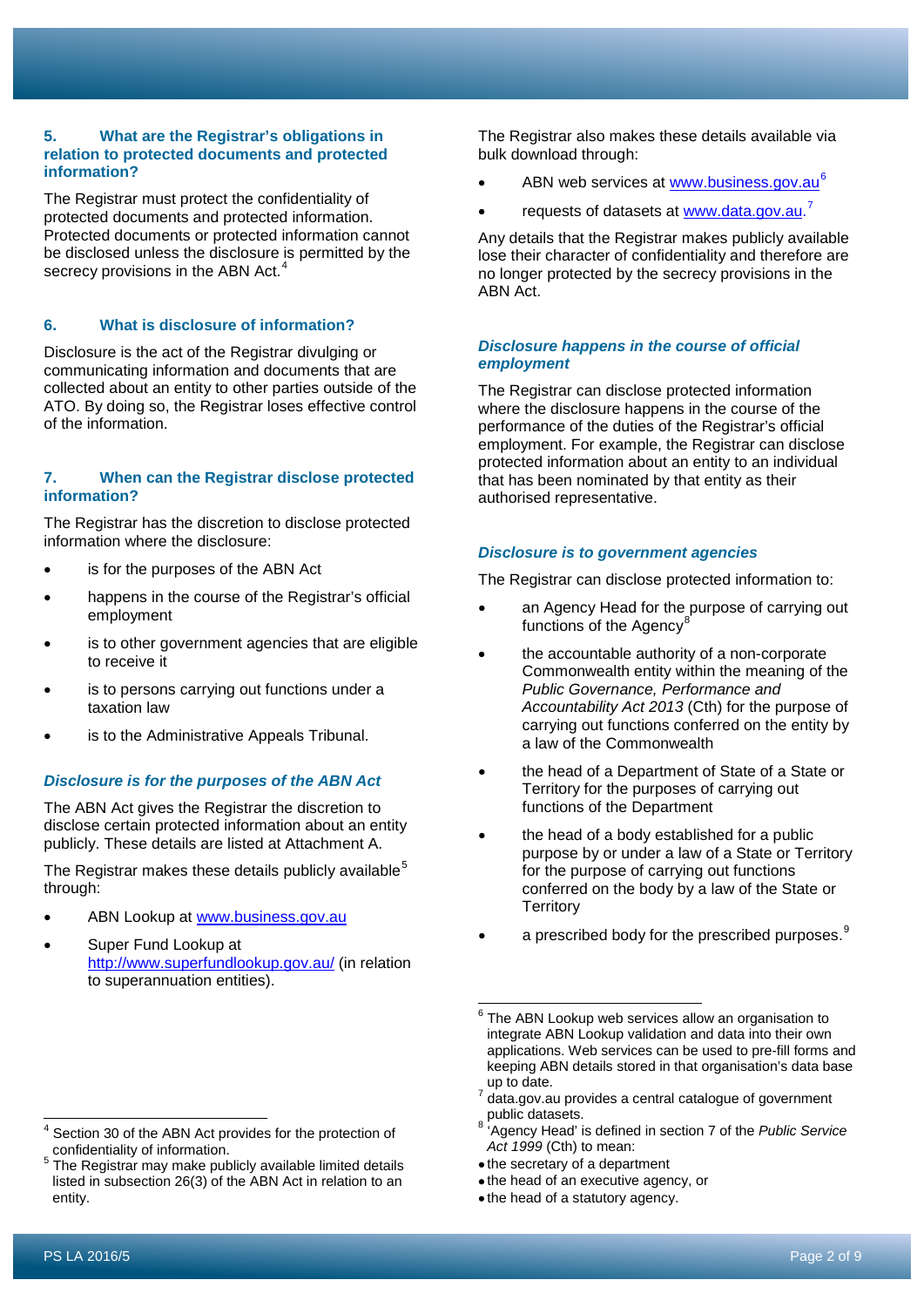The Registrar generally discloses protected information to government agencies where:

- a sufficient nexus exists between the use of the protected information and the furtherance of the function of the government entity, and
- the government entity agrees to be party to a Terms and Conditions agreement with the Registrar.<sup>[10](#page-3-0)</sup>

#### *Disclosure is to persons carrying out functions under a taxation law*

The Registrar may disclose protected information to another person for the purpose of carrying out functions under a taxation law.<sup>1</sup>

#### *Disclosure is to the Administrative Appeals Tribunal*

The Registrar may disclose protected information to the Administrative Appeals Tribunal in connection with proceedings under a taxation law.[12](#page-3-2)

#### **8. Are there any restrictions on disclosure of protected information?**

#### *Disclosure to Ministers and other elected members*

Protected information cannot be disclosed to a Commonwealth, State or Territory Minister or an elected member of a body established under a law of a State or Territory.<sup>[13](#page-3-3)</sup>

#### *Disclosure to a court*

An entrusted person is not required to produce a protected document or disclose protected information to a court except where it is necessary for the purpose of giving effect to a taxation law.

#### *Disclosure to a government body with a commercial arm*

Whilst the Registrar may be able to disclose protected information to a government body, the Registrar may

- $9$  Prescribed bodies and their prescribed purposes listed in regulation 9 of the *A New Tax System (Australian Business*
- <span id="page-3-5"></span><span id="page-3-0"></span><sup>10</sup> A Terms and Conditions agreement sets out the rules that are to be abided by between the Registrar and the agency head or accountable authority for access to ABR
- 
- <span id="page-3-2"></span><span id="page-3-1"></span><sup>11</sup> Subparagraph 30(3)(c)(iii) of the ABN Act. <sup>12</sup> Subparagraph 30(3)(c)(iv) of the ABN Act. <sup>13</sup> Subsection 30(4) of the ABN Act. <sup>14</sup> Subsection 30(5) of the ABN Act.
- <span id="page-3-3"></span>
- <span id="page-3-4"></span>

choose not to as the government body may receive a commercial advantage from accessing the ABR information.

## **9. Are there other considerations for the Registrar?**

When making a decision about the disclosure of protected information, the Registrar must consider other Commonwealth laws as well as the ABN Act.

#### *Taxation laws*

Information that is protected for ABN Act purposes is also protected by the secrecy provisions contained in Division 355 to Schedule 1 of the *Taxation Administration Act 1953* (TAA).

These secrecy provisions allow the Commissioner to disclose protected information to various third parties for very specific purposes.

There may be instances where the disclosure of ABR protected information cannot be made under the ABN Act but may be permissible under the TAA secrecy provisions. For example a taskforce may request information that relates to the ABN Act. As the taskforce would not be eligible to receive the information from the Registrar under the ABN Act, the Commissioner would be able to disclose ABR protected information to the taskforce under the TAA secrecy provisions as this disclosure is permissible.

#### *Privacy laws*

 $\overline{a}$ 

Any disclosure of information about individuals is also subject to the *Privacy Act 1988* (Privacy Act).

The Privacy Act regulates how personal information is handled.<sup>[15](#page-3-5)</sup>

The Registrar must comply with the Australian Privacy Principles provided for in the Privacy Act as the ABR contains records that include the personal information of individuals.<sup>1</sup>

Where the Registrar makes a disclosure of personal information that is made under the secrecy provisions it will be authorised by law and therefore lawful for the purposes of the Privacy Act.

(a) whether the information or opinion is true or not; and

j

<sup>15</sup> Personal information is defined in section 6 of the *Privacy Act 1988* to mean information or an opinion about an identified individual, or an individual who is reasonably identifiable:

<sup>(</sup>b) whether the information or opinion is recorded in a material form or not.

<sup>&</sup>lt;sup>16</sup> APP 6 outlines the circumstances when an APP entity can use or disclose personal information that it holds.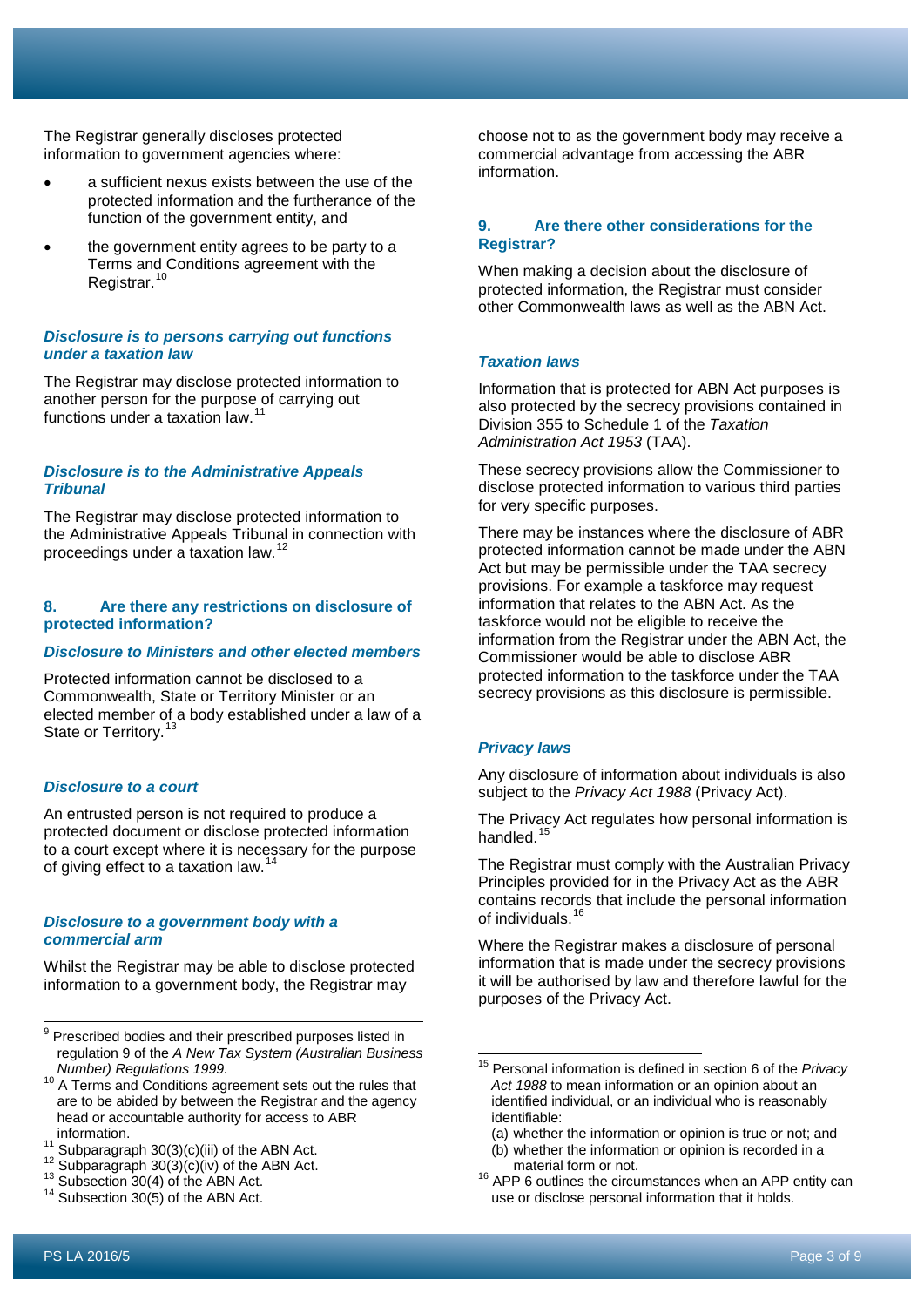#### **10. Can the Registrar disclose information that is not protected information under the ABN Act?**

The Registrar is able to disclose to any third party information that has been collected or derived that is not subject to the secrecy provisions in the ABN Act. This information includes public ABR information, public whole-of-government information and aggregated ABR information.

## **11. Can other parties on-disclose protected information?**

#### *Government agencies*

The heads of government agencies that receive protected information from the Registrar become the entrusted person. As such, the entrusted person is bound by the secrecy provisions in the ABN Act. An entrusted person, who is not the Registrar, may on-disclose that information in the course of their official employment.

Government agencies that receive information about an entity from the Registrar that is not protected information and is publicly available may on-disclose that information $1$ 

#### *Contractors of government agencies*

Government agencies may on-disclose protected information about an entity to any contractors they engage in the course of their official employment.

#### *Other third parties*

Third parties may on-disclose information that the Registrar has made publicly available about an entity.

#### **12. Can an entity choose not to have their details publicly available?**

A person can apply to the Registrar requesting a detail relating to an entity registered in the ABR not to be disclosed publicly.<sup>[18](#page-4-1)</sup> The Registrar will consider the application for the non-disclosure of the details in the following circumstances:

- where an individual's personal safety is at risk
- where content is a risk to community confidence
- the details in the ABR are not consistent with the objects of the ABN Act.

Where the Registrar does not disclose the details publicly, the details are also not disclosed to other government agencies.

#### *Personal safety*

The Registrar will be satisfied that it is not appropriate to publicly disclose a detail where the entity or their individual associates are at genuine risk of physical and/or mental harm, or harassment, and the disclosure of their details may:

- cause or contribute to personal harm
- have a detrimental effect on these individuals who, by virtue of their profile in the community, generate a high level of interest in their personal affairs.

This includes those persons who:

- are or have been affected by domestic violence
- have an assumed identity and is registered as a participant in the National Witness Protection Program
- professionals who deal with dangerous individuals or groups such as psychiatrists, the judiciary and senior public servants
- high profile public individuals.

#### *Community standards*

The Registrar will be satisfied that it is not appropriate to publicly disclose a detail where there is a risk to community confidence because certain details listed in the ABR may affect the promotion of ATO values in activities relating to, but not limited to:

- fair administration
- adherence to service standards
- community values.

This may include words that are defamatory as they contain:

- **profanities**
- discriminatory connotations
- obscene connotations.

#### *Administrative remedy*

The Registrar will be satisfied that it is not appropriate to publicly disclose a detail where that detail may compromise other legislation or legitimise a name the entity is not entitled to use.

This may include circumstances where a name used by the entity infringes copyright, a patent, a trademark,

<span id="page-4-0"></span>The government agency does not contravene section 30 of the ABN Act by recording or disclosing information which has been made accessible to the public in accordance with subsection 26(5) of the ABN Act.  $17$ 

<span id="page-4-1"></span> $18$  The individual who may apply to the Registrar may be an individual associated with the entity or a third party.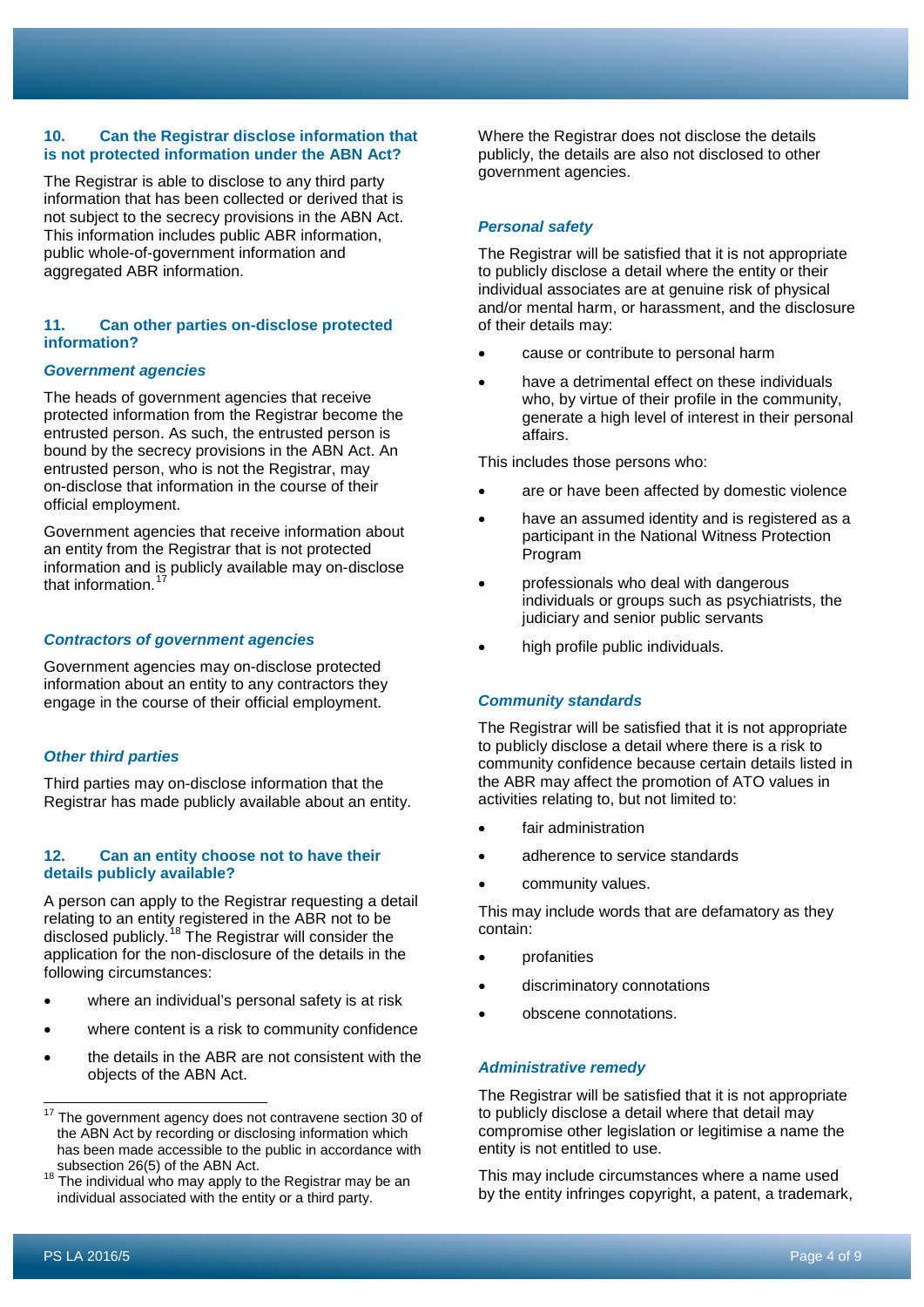other intellectual property or a registered business name.

A registration should not have taken place as the entity has been registered with an incorrect entity type.

## *Review rights*

An entity can lodge an objection against a decision refusing an application not to disclose details about an entity registered in the ABR.<sup>[19](#page-5-0)</sup>

## **13. More information**

For more information refer to:

- [PSLA 2011/9](https://www.ato.gov.au/law/view/document?DocID=PSR/PS20119/NAT/ATO/00001) *The registration of entities in the ABR*
- [PSLA 2016/3](https://www.ato.gov.au/law/view/document?DocID=PSR/PS20163/NAT/ATO/00001) *The cancellation of registrations in the ABR*
- [PSLA 2016/4](https://www.ato.gov.au/law/view/document?DocID=PSR/PS20164/NAT/ATO/00001) *Maintaining the ABR*
- [MT 2006/1](https://www.ato.gov.au/law/view/document?DocID=MXR/MT20061/NAT/ATO/00001) *The New Tax System: the meaning of entity carrying on an enterprise for the purposes of entitlement to an Australian Business Number.*
- **Date issued** 4 August 2016

**Date of effect** 4 August 2016

**Contact officer** Elaine Parmenter Business Reporting & Registration Law Review and Policy Support (02) 4923 1654

<span id="page-5-0"></span> $19$  Subsection 21(2) Item 7 of the ABN Act is a reviewable ABN decision made under subsection 26(4) or 27(7) of the same Act. j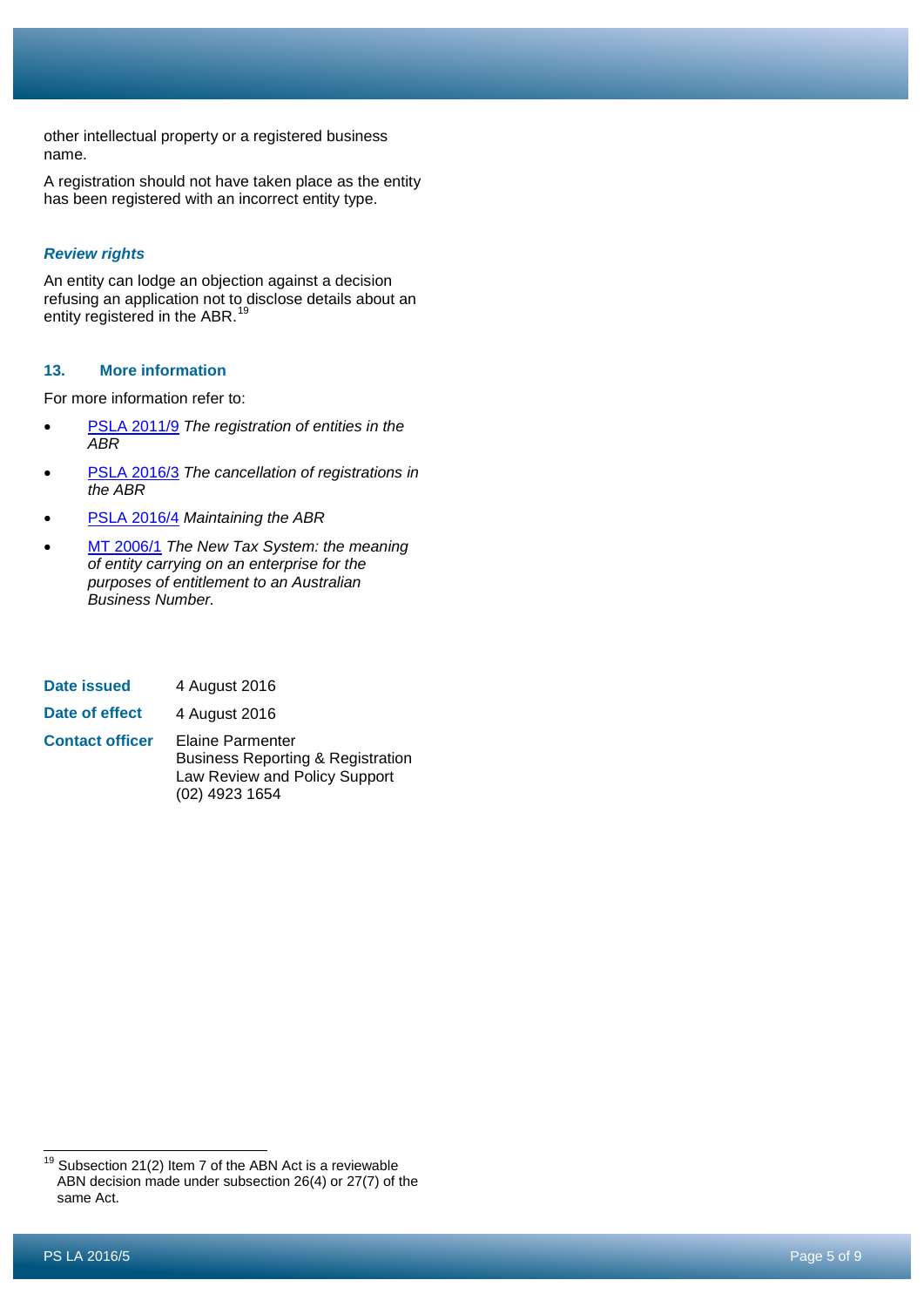## **Attachment A: Information about entities held in the Australian Business Register**

| <b>DETAIL</b>  |                                                                                                                                                                                           | <b>PUBLICLY AVAILABLE</b>                                                                                  |
|----------------|-------------------------------------------------------------------------------------------------------------------------------------------------------------------------------------------|------------------------------------------------------------------------------------------------------------|
| 1.             | The entity's name                                                                                                                                                                         | Yes - ABN Lookup                                                                                           |
| 2.             | The entity's ABN                                                                                                                                                                          | Yes - ABN Lookup                                                                                           |
| 3.             | The date of effect of the registration of the entity in<br>the ABR                                                                                                                        | Yes - ABN Lookup                                                                                           |
| $\mathbf{4}$ . | An address for service of notices under the A New<br>Tax System (Australian Business Number) Act 1999                                                                                     | N <sub>0</sub>                                                                                             |
| 5.             | Details of the entity's associates that were<br>requested in the approved form for registration in<br>the ABR                                                                             | <b>No</b>                                                                                                  |
| 6.             | Any business name registered to the entity on the<br>Business Names Register that is established and<br>maintained under section 22 of the Business<br><b>Names Registration Act 2011</b> | Yes - ABN Lookup                                                                                           |
| 7.             | The entity's principal place of business                                                                                                                                                  | No (except the postcode and the State or Territory in<br>which the principal place of business is located) |
| 8.             | The kind of entity that is being registered                                                                                                                                               | Yes - ABN Lookup                                                                                           |
| 9.             | The Australian New Zealand Standard Industrial<br>Classification code for the business being<br>conducted by the entity                                                                   | <b>No</b>                                                                                                  |
| 10.            | The entity's email address                                                                                                                                                                | <b>No</b>                                                                                                  |
| 11.            | The date of effect of any change to the entity's ABN                                                                                                                                      | Yes - ABN Lookup                                                                                           |
| 12.            | The date of effect of the cancellation of the entity's<br>registration in the ABR                                                                                                         | Yes - ABN Lookup                                                                                           |

The Registrar enters the following details in the ABR in relation to a registered entity:

If an entity has nominated a representative to facilitate the entity's electronic dealing with government, the Registrar must also enter the following details:

| <b>DETAIL</b> |                                                                       | <b>PUBLICLY AVAILABLE</b> |
|---------------|-----------------------------------------------------------------------|---------------------------|
| 13.           | The representative's name                                             | No                        |
| 14.           | The representative's email address                                    | No                        |
| 15.           | The date of effect of the representative's registration<br>in the ABR | No.                       |

If the entity is a company or body registered under the *Corporations Act 2001*, the Registrar must also enter the following details:

| <b>DETAIL</b> |                                                | <b>PUBLICLY AVAILABLE</b> |
|---------------|------------------------------------------------|---------------------------|
| 16.           | The entity's Australian Company Number         | Yes – ABN Lookup          |
| 17.           | The entity's Australian Registered Body Number | Yes – ABN Lookup          |
| 18.           | The name of the entity's public officer        | No                        |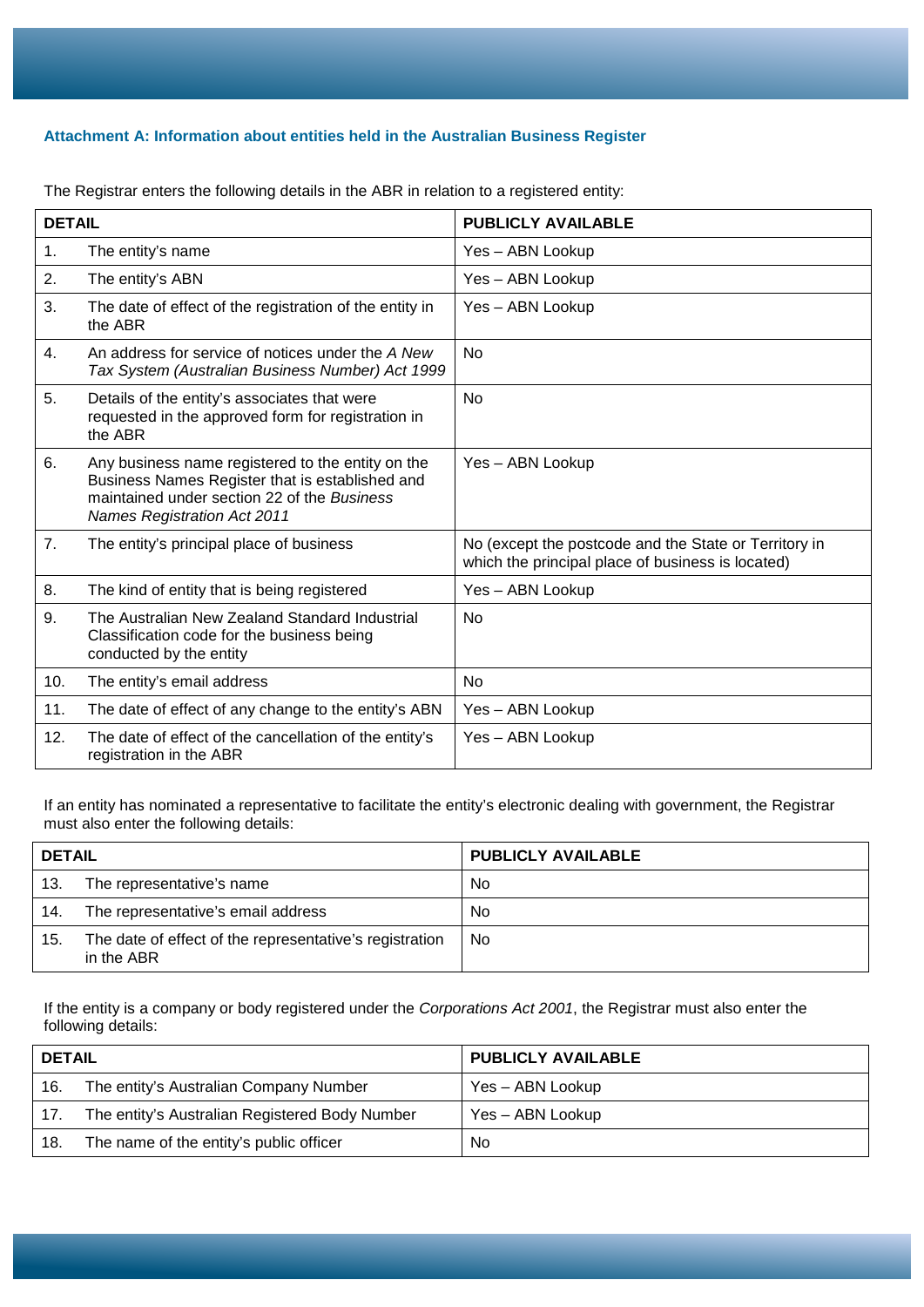If the entity is a trust, the Registrar must also enter the following details:

| <b>DETAIL</b> |                                              | <b>PUBLICLY AVAILABLE</b> |
|---------------|----------------------------------------------|---------------------------|
| -19.          | The name of the entity's trustee or trustees | No.                       |

If the entity is an RSE (registrable superannuation entity) licensee, the Registrar must also enter the following details in the ABR:

| <b>DETAIL</b> |                                                                                                                                                                                  | <b>PUBLICLY AVAILABLE</b> |
|---------------|----------------------------------------------------------------------------------------------------------------------------------------------------------------------------------|---------------------------|
| 20.           | The class of licence held by the licensee                                                                                                                                        | Yes - Super Fund Lookup   |
| 21.           | The address of the licensee recorded by the<br>Australian Prudential Regulation Authority for the<br>purposes of the Superannuation Industry<br>(Supervision) Act 1993 (SIS Act) | Yes - Super Fund Lookup   |
| 22.           | The licensee's postal address                                                                                                                                                    | Yes - Super Fund Lookup   |
| 23.           | The licensees' telephone number                                                                                                                                                  | Yes - Super Fund Lookup   |

If the entity is a registrable superannuation entity (RSE) within the meaning of the *Superannuation Industry (Supervision) Act 1993*, the Registrar must also enter the following details:

| <b>DETAIL</b> |                                                                                                                             | PUBLICLY AVAILABLE      |
|---------------|-----------------------------------------------------------------------------------------------------------------------------|-------------------------|
| 24.           | The address for the entity recorded by the Australian<br>Prudential Regulation Authority for the purposes of<br>the SIS Act | Yes - Super Fund Lookup |
| 25.           | The entity's postal address                                                                                                 | Yes - Super Fund Lookup |
| 26.           | The entity's telephone number                                                                                               | Yes - Super Fund Lookup |
| 27.           | The entity's contact person                                                                                                 | Yes - Super Fund Lookup |
| 28.           | The RSE licensee of the entity                                                                                              | Yes - Super Fund Lookup |

The Registrar must also enter the following details in relation to a registered entity where applicable:

| <b>DETAIL</b> |                                                                                                                                                                                                                                     | <b>PUBLICLY AVAILABLE</b> |
|---------------|-------------------------------------------------------------------------------------------------------------------------------------------------------------------------------------------------------------------------------------|---------------------------|
| 29.           | The date of effect of any GST registration of the<br>entity                                                                                                                                                                         | Yes - ABN Lookup          |
| 30.           | The date of effect of any GST cancellation of the<br>entity                                                                                                                                                                         | Yes – ABN Lookup          |
| 31.           | If the entity is endorsed as a deductible gift recipient,<br>a statement that it is so endorsed for a specified<br>period                                                                                                           | Yes - ABN Lookup          |
| 32.           | If the entity is endorsed as a charity under subsection<br>176-1 of the GST Act, a statement that the entity is<br>so endorsed for a specified period                                                                               | Yes - ABN Lookup          |
| 33.           | If the entity is endorsed as an approved worker<br>entitlement fund under subsection 58PB(3) of the<br>Fringe Benefits Tax Assessment Act 1986 (FTBTA<br>Act), a statement that the entity is so endorsed for a<br>specified period | Yes - ABN Lookup          |
| 34.           | If the entity is endorsed for the operation of an<br>approved worker entitlement fund under subsection                                                                                                                              | Yes – ABN Lookup          |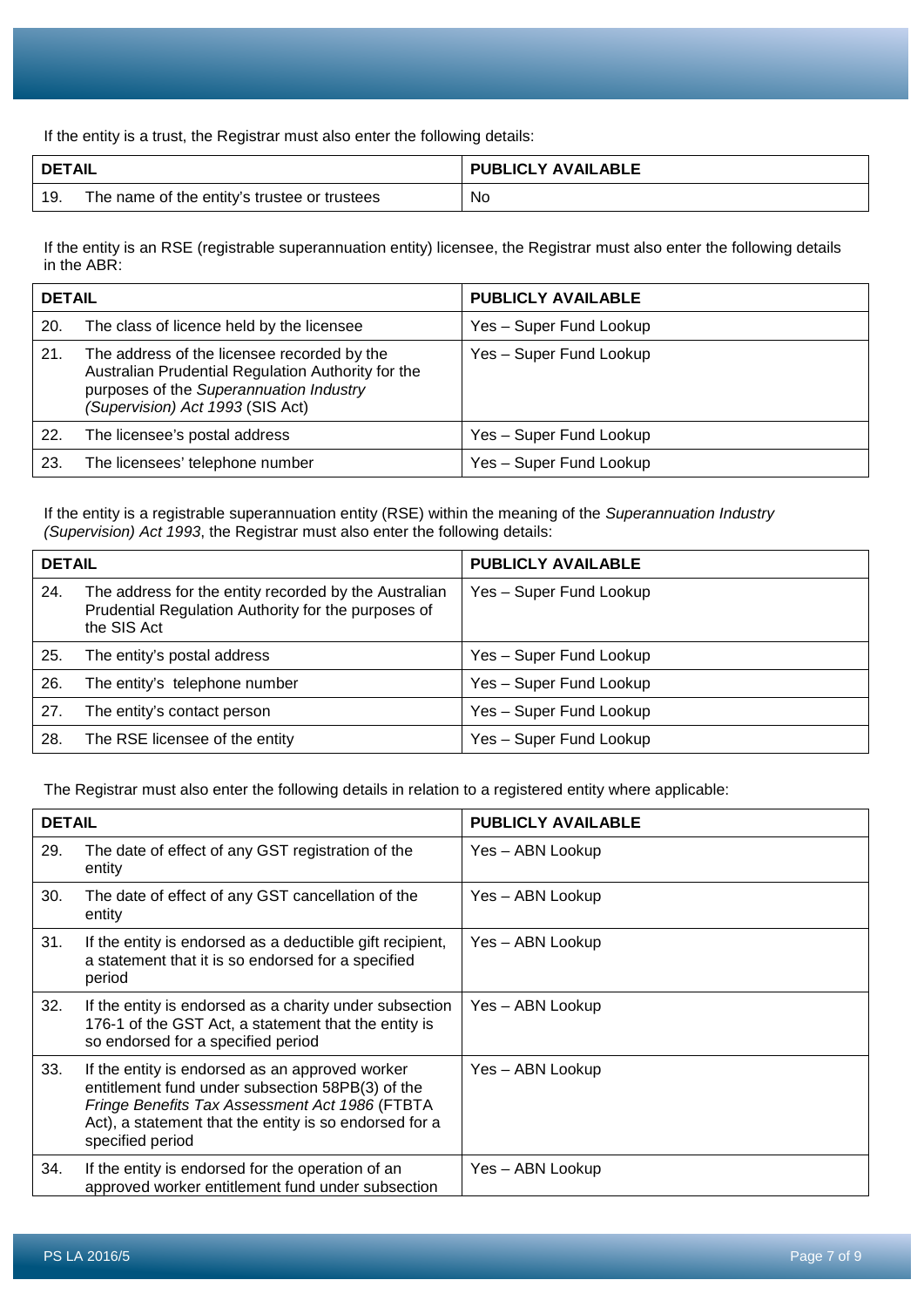| <b>DETAIL</b> |                                                                                                                                                                                                         | <b>PUBLICLY AVAILABLE</b> |
|---------------|---------------------------------------------------------------------------------------------------------------------------------------------------------------------------------------------------------|---------------------------|
|               | 58PB(3A) of the FBTA Act, a statement that the<br>entity is so endorsed for a specified period                                                                                                          |                           |
| 35.           | If the entity is endorsed as a public benevolent<br>institution under subsection 123C(1) of the FBTA Act,<br>a statement that the entity is so endorsed for a<br>specified period                       | Yes - ABN Lookup          |
| 36.           | If the entity is endorsed as a health promotion charity<br>under subsection 123D(1) of the FBTA Act, a<br>statement that the entity is so endorsed for a<br>specified period                            | Yes - ABN Lookup          |
| 37.           | If the entity is endorsed as a registered charity under<br>subsection 123E of that FBTA Act, a statement that<br>the entity is so endorsed for a specified period                                       | Yes - ABN Lookup          |
| 38.           | If the entity is endorsed as being exempt from<br>income tax under section 50-105 of the <i>Income Tax</i><br>Assessment Act 1997, a statement that the entity is<br>so endorsed for a specified period | Yes - ABN Lookup          |
| 39.           | If the entity is a public ancillary fund, a statement that<br>it is a public ancillary fund                                                                                                             | Yes - ABN Lookup          |
| 40.           | If the entity is a private ancillary fund, a statement<br>that it is a private ancillary fund                                                                                                           | Yes - ABN Lookup          |
| 41.           | If the entity is registered as an employer of working<br>holiday makers, a statement to that effect and the<br>day on which the registration takes effect                                               | <b>No</b>                 |
| 42.           | If an entity's registration as a working holiday maker<br>is cancelled, a statement to that effect and the day on<br>which the cancellation takes effect                                                | <b>No</b>                 |